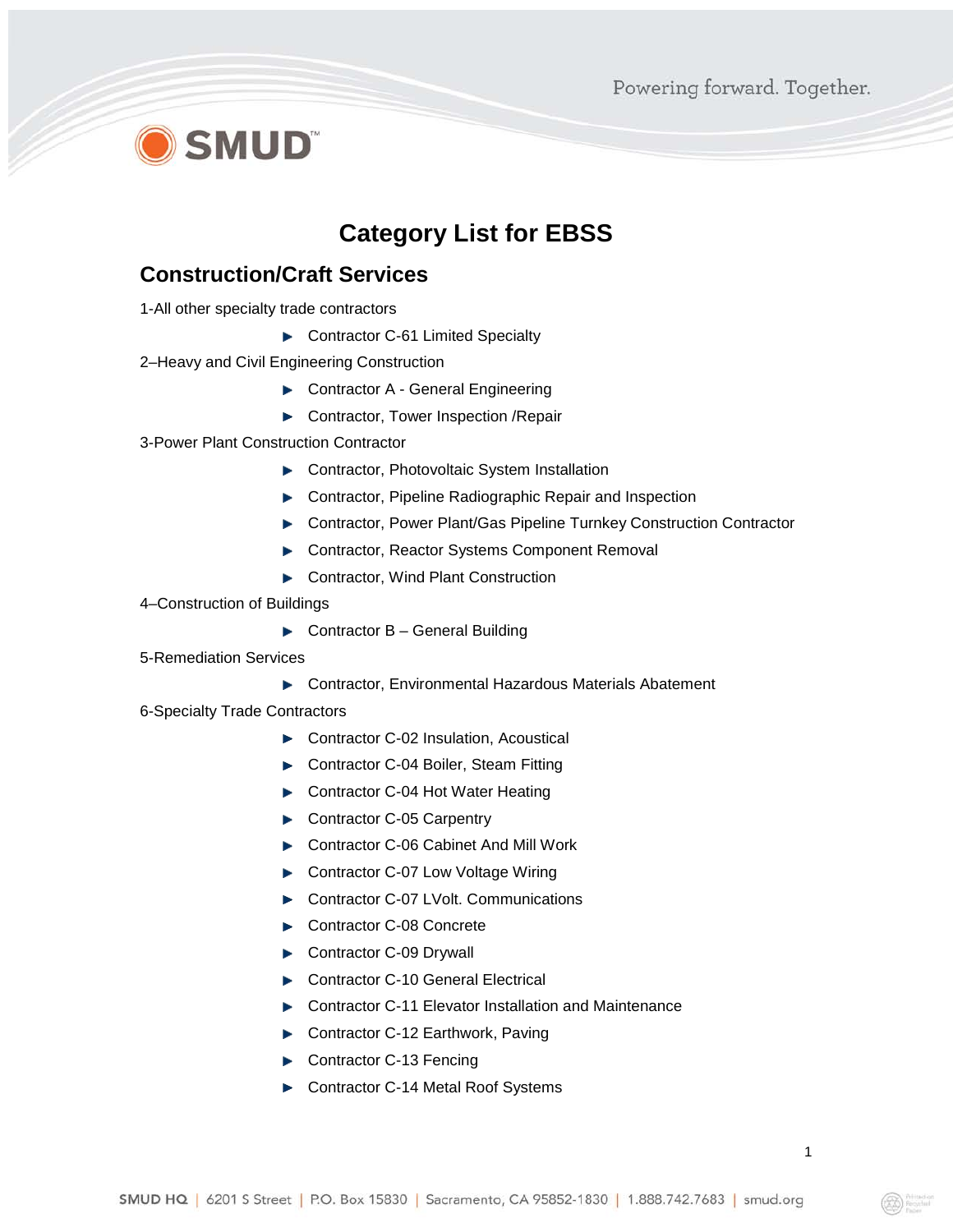# **SMUD**

#### **Construction/Craft Services (cont'd)**

- ▶ Contractor C-15 Flooring Floor Covering
- Contractor C-16 Fire Protection ь
- Contractor C-17 Glazing
- ► Contractor C-20 Air-Conditioning
- Contractor C-20 Ventilating ь
- ► Contractor C-20 Warm-Air Heating
- Contractor C-21 Build Move/Wreck
- ► Contractor C-21 Building Moving
- Contractor C-23 Ornamental Metals h.
- Contractor C-26 Lathing
- ► Contractor C-27 Landscaping
- Contractor C-28 Lock/Security Equip
- Contractor C-29 Masonry b.
- Contractor C-31 Traffic Control
- Contractor C-32 Parking/Highway
- Contractor C-33 Painting, Decorating
- Contractor C-34 Pipeline
- Contractor C-35 Plastering
- Contractor C-36 Plumbing ь
- Contractor C-38 Refrigeration
- Contractor C-39 Roofing
- Contractor C-42 Sanitation Systems ь
- Contractor C-43 Sheet Metal
- Contractor C-45 Electrical Signs
- Contractor C-46 Solar
- Contractor C-47 Manufactured Housing
- Contractor C-50 Reinforcing Steel
- Contractor C-51 Structural Steel
- Contractor C-53 Swimming Pool
- Contractor C-54 Ceramic, Mosaic Tile
- Contractor C-55 Water Conditioning
- Contractor C-57 Water Well Drilling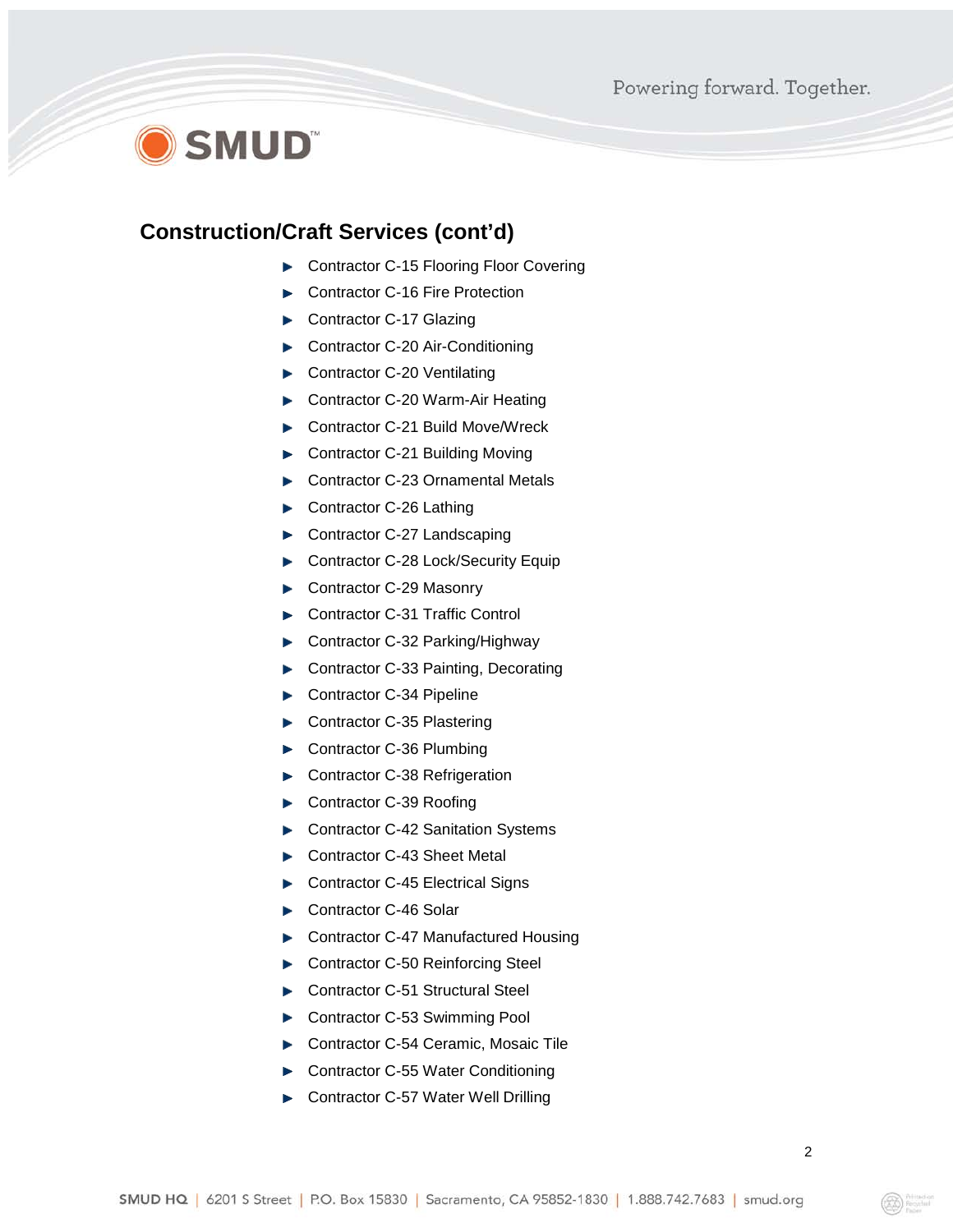# **SMUD**

#### **Construction/Craft Services (cont'd)**

- Contractor C-60 Welding
- **EXECONTACTORY CONTROLLY CONTROLLY CONTROLLY CONTROLLY CONTROLLY CONTROLLY CONTROLLY CONTROLLY CONTROLLY CONTROLLY CONTROLLY CONTROLLY CONTROLLY CONTROLLY CONTROLLY CONTROLLY CONTROLLY CONTROLLY CONTROLLY CONTROLLY CONTROL**
- Contractor, SCUBA Diving
- Contractor, Trailer Relocation
- ▶ Contractor, Signage -- includes installation
- **EX Contractor, Garage Equipment and Fuel Dispensing System Repair**

#### **Material, Equipment, Supplies**

1-Building Materials and Tools

- $\blacktriangleright$  Building Materials, Bulk
- Building Materials, Fasteners **Barrier**
- **Building Materials, Ferrous Metals**
- Building Materials, Hardware **Base**
- Building Materials, Lumber **P**
- $\blacktriangleright$  Building Materials, Mechanical
- Building Materials, Metals, Ferrous and Steel Plate  $\mathbf{z}$
- **Building Materials, Non-Ferrous Metals**
- Building Materials, Test Equipment
- Hvac Equipment
- Scaffolding
- Tool Rental
- Tool Room Equipment Lineman
- Tools Crimping and Cutting
- Tools General
- Tools Window Cleaning Equipment

#### 2-Chemicals

- Chemicals
- Fuels
- Gases Industrial
- Herbicides, Insecticides, Pesticides
- Laboratory Chemicals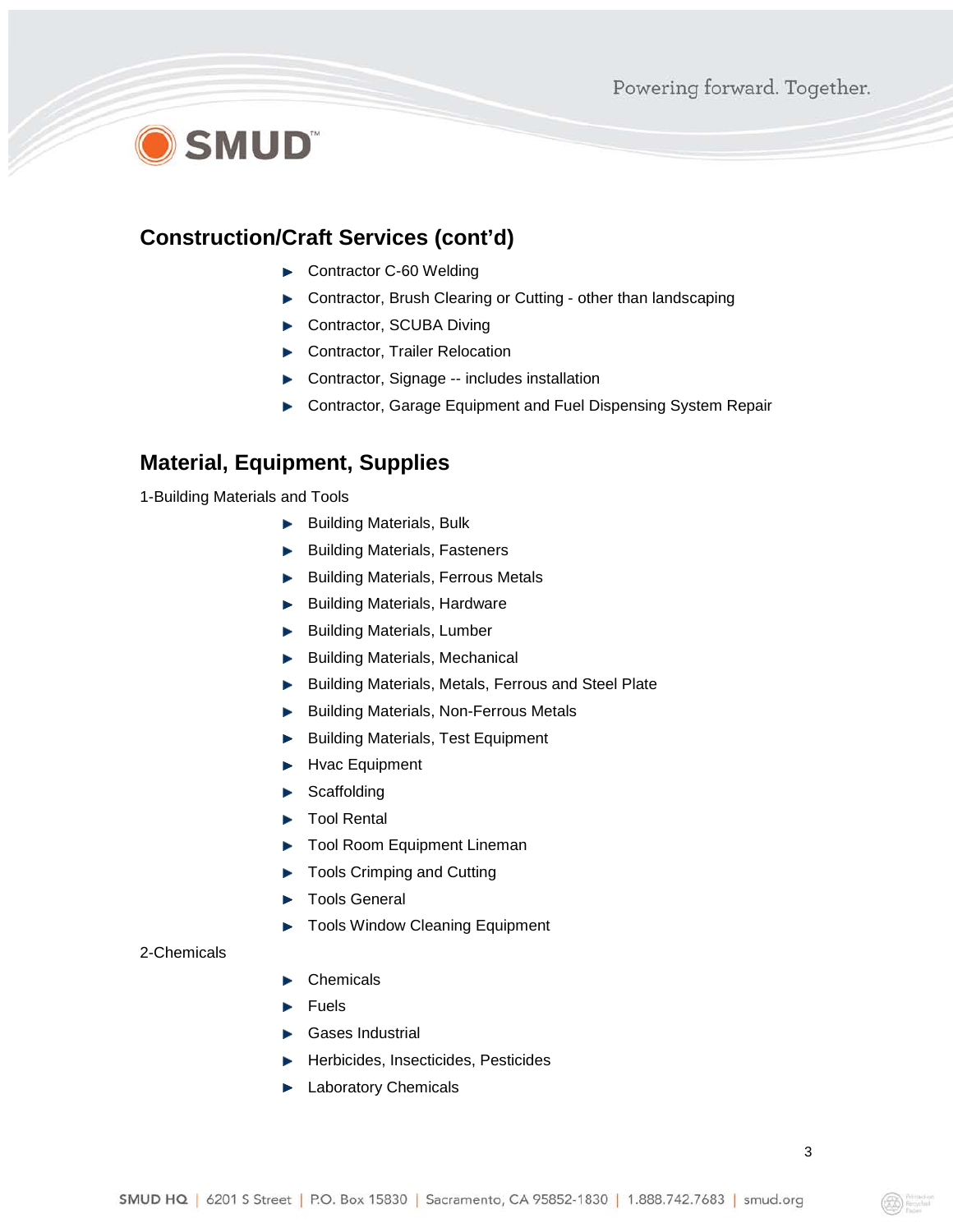## **SMUD**

### **Material, Equipment, Supplies (cont'd)**

2-Chemicals (cont'd)

- **Laboratory Gases**
- **Lubricants, for Vehicles Including Oil**
- **Lubricants, Other Including Oil**
- b. Paint, Coatings and Supplies
- Polymers
- Tree Growth Inhibitors (chemicals)

#### 3-Electrical

- Electrical, Anchors, Anchor Rod and Guy Cables
- Electrical, Arrestors
- Electrical, Batteries, Industrial
- Electrical, Batteries, Substation
- Electrical, Bus, Porcelain
- Electrical, Bus, Substation
- Electrical, Cable Labels
- Electrical, Cable Splice Kits
- Electrical, Cable Ties
- Electrical, Cable Trough Equipment
- Electrical, Cable, Control
- Electrical, Cable, Fiber Optic Terminations
- Electrical, Cable, Fiber Optic
- Electrical, Cable, Primary and Secondary  $\mathbf{r}$
- Electrical, Capacitor Banks
- Electrical, Capacitor Controller, Overhead  $\mathbf{z}$
- Electrical, Capacitor Enclosures
- Electrical, Capacitor Switch
- Electrical, Capacitors
- Electrical, Circuit Breakers
- Electrical, Circuit Cable Markers
- Electrical, Conduit and Fittings
- Electrical, Connectors, Cable and Wire
- Electrical, Connectors, Overhead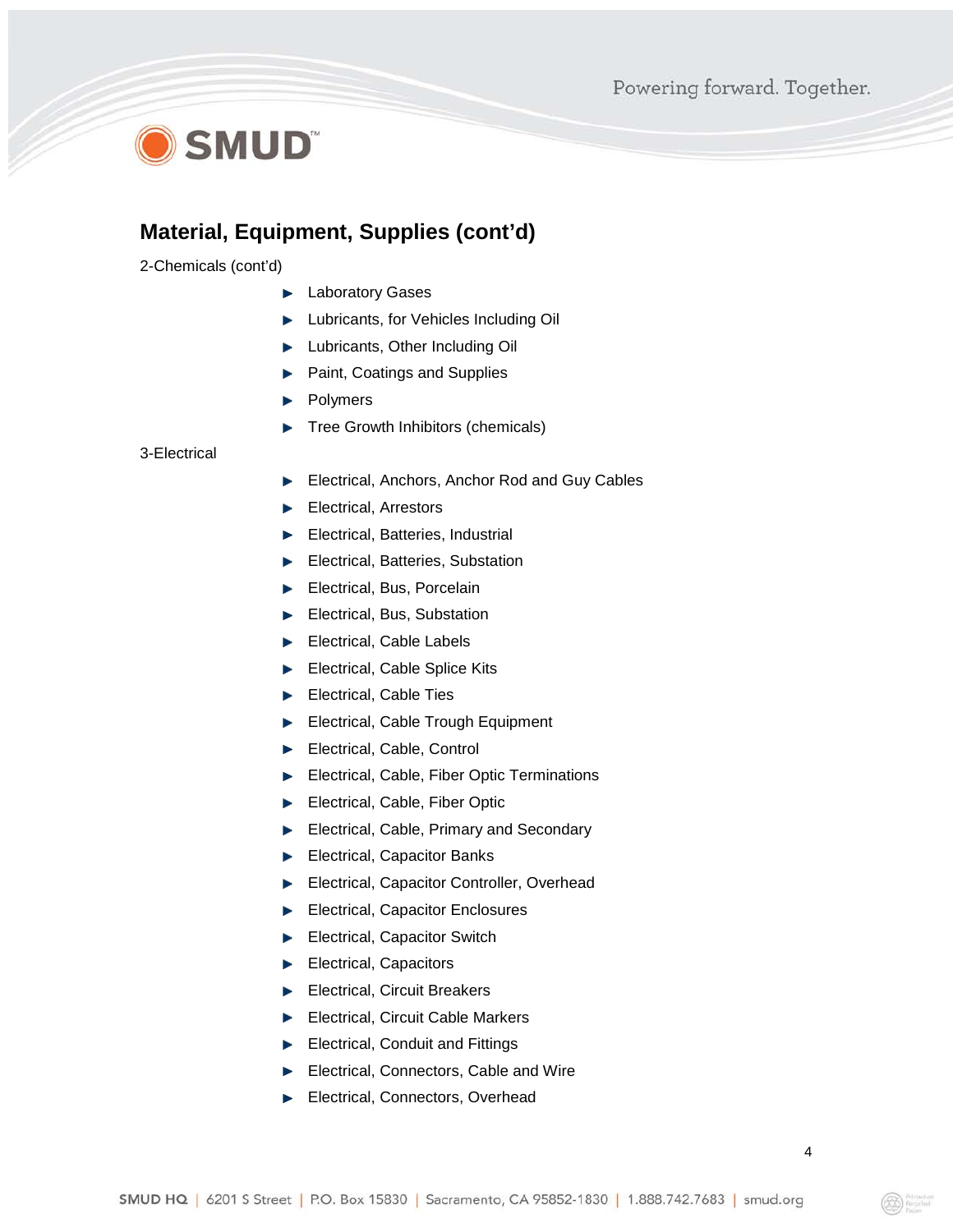## **OSMUD**

### **Material, Equipment, Supplies (cont'd)**

3-Electrical (cont'd)

- Electrical, Connectors, Underground
- Electrical, Crossarms, Fiberglass  $\mathcal{L}_{\mathcal{P}}$
- Electrical, Crossarms, Wood
- Electrical, Cutouts
- Electrical, Deadend
- Electrical, Distribution Surge Arresters
- Electrical, Exciters
- Electrical, Fault Indicators
- Electrical, Fault Locators
- Electrical, Fuses
- Electrical, Generators
- Electrical, Guy Cable
- Electrical, Hardware Poleline
- Electrical, Insulators
- Electrical, Lamps
- Electrical, Load Bank Resistors
- Electrical, Load Banks
- Electrical, Loadbreak Elbows & Bushing Inserts
- Electrical, Meters
- Electrical, Motors
- Electrical, Network Protector Relays
- Electrical, Network Protectors
- Electrical, Photovoltaic Inverters Þ.
- Electrical, Photovoltaic Power Modules
- Electrical, Photovoltaic Sys Components
- Electrical, Power Analysis Recorders
- Electrical, Preformed Grips and Guards
- Electrical, Relays
- Electrical, Remote Terminal Units (RTUs)
- Electrical, Rubber Molded Products
- Electrical, Street Light Materials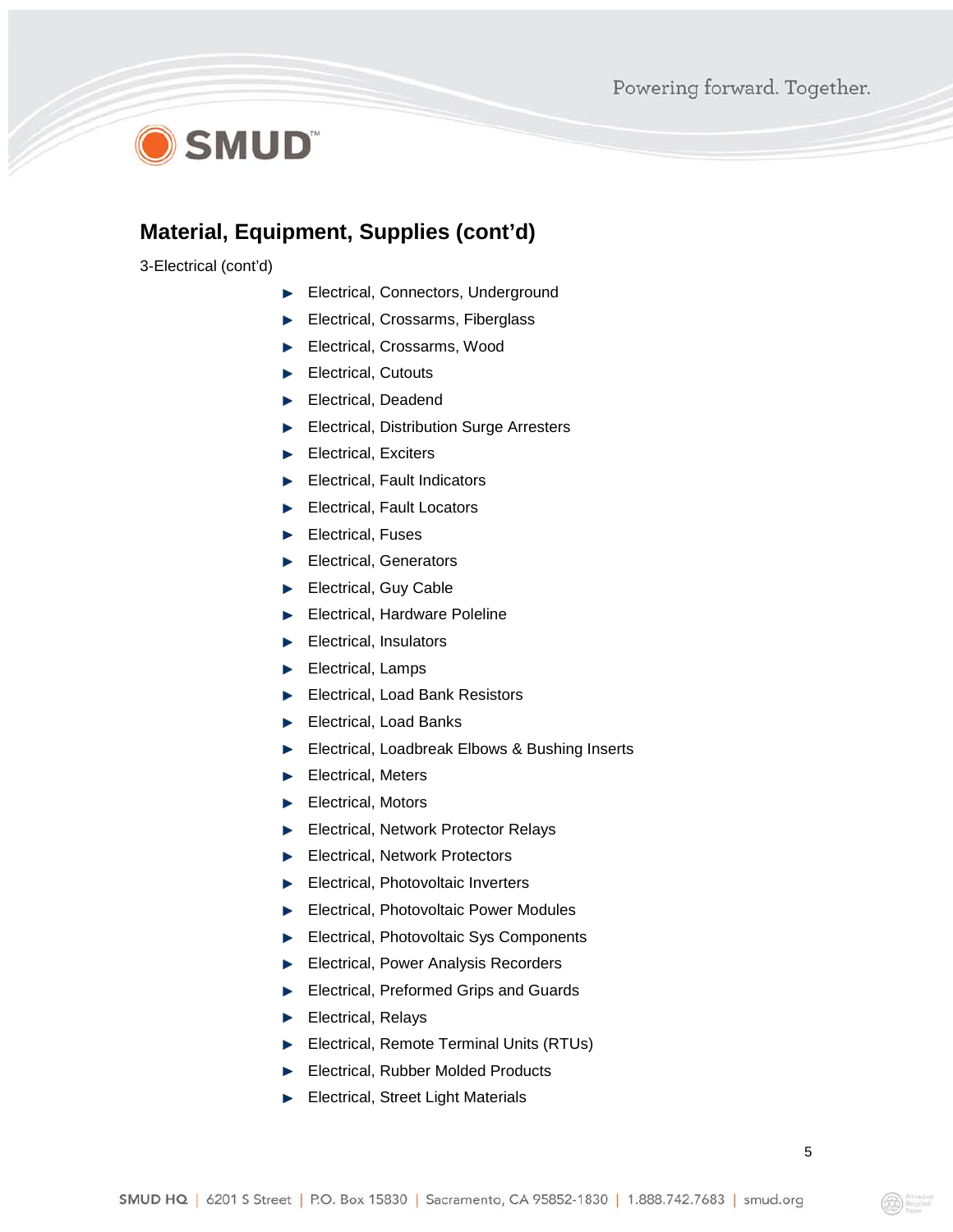## **SMUD**

#### **Material, Equipment, Supplies (cont'd)**

3- Electrical (cont'd)

- Electrical, Substation Equipment
- Electrical, Substation Transformers
- Electrical, Subsurface Switches
- Electrical, Supplies
- Electrical, Surge Arresters
- Electrical, Switches, Air Break Disconnect **Barrier**
- Electrical, Switchgear
- Electrical, Switchgear, Unit Sub
- Electrical, Transformers, Ccvt
- Electrical, Transformers, Current
- Electrical, Transformers, Distribution
- Electrical, Transformers, Network  $\blacktriangleright$
- Electrical, Transformers, Padmount
- Electrical, Transformers, Pole Bolt
- Electrical, Transformers, Potential
- Electrical, Transformers, Power
- Electrical, Transformers, Unit Sup
- Electrical, Turbines
- Electrical, Uninterruptable Power Systems (UPS)
- Electrical, Wire
- Vehicle Battery Chargers þ.

#### 4-Electronic

- Communication Cable, Telephone Þ
- Communication, Facsimile Þ
- Communication, Radio/Microwave
- Communication, Telephone Headsets and Adapters  $\mathbf{r}$
- Communication, Telephone
- Computer, Data Communication Equipment
- Computer, Mini/Mainframe Peripherals **Base**
- Computer, Mini/Mainframe
- ▶ Computer, Mobile/Desktop/Server/Network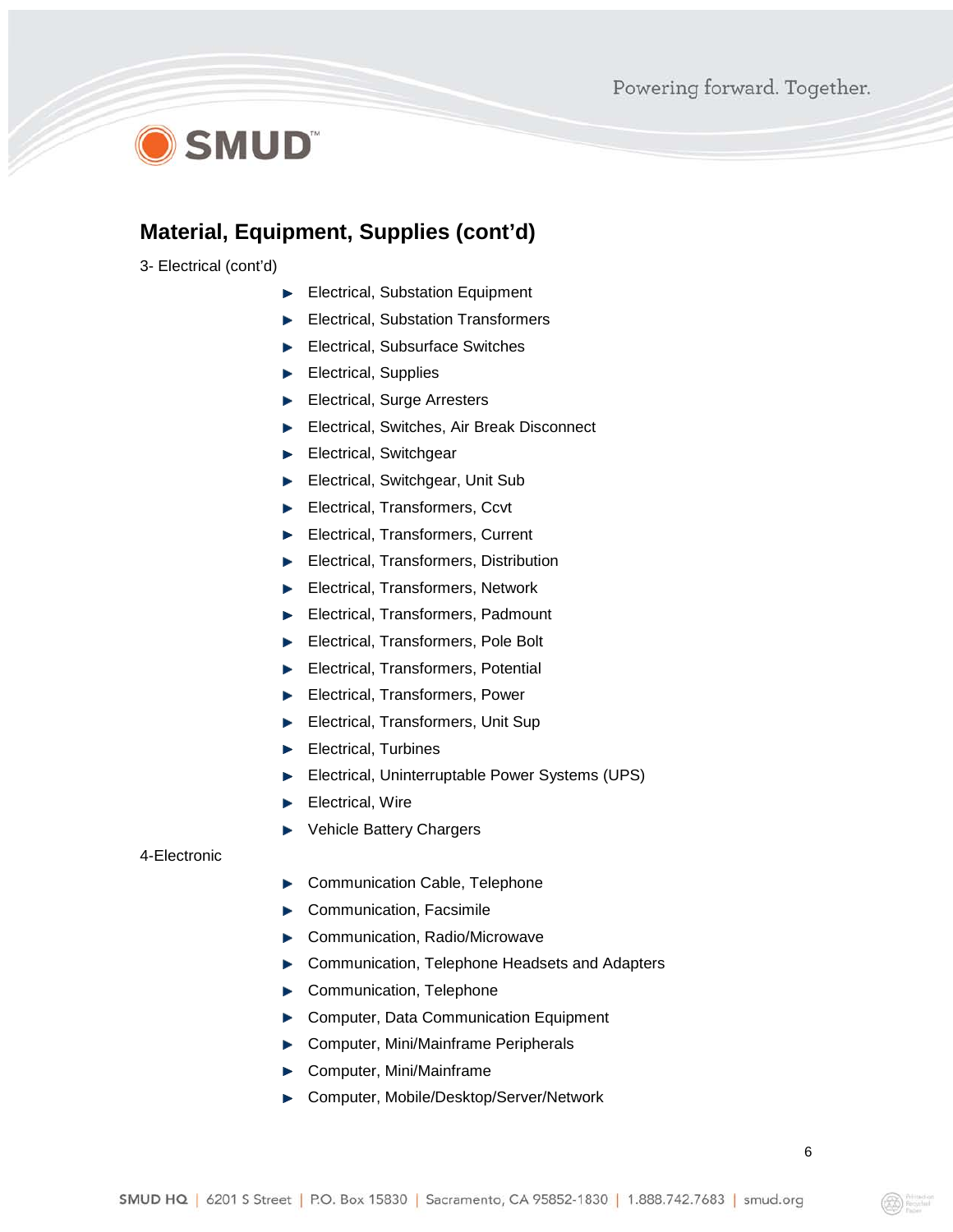## **OSMUD**

### **Material, Equipment, Supplies (cont'd)**

4-Electronic (cont'd)

- Computer, Personal Digital Assistants (PDAs) Þ
- Computer, Software Specialized
- Computer, Software
- $\mathbf{z}$ Computer, Supplies
- Electronic Calibration Equipment
- Electronic Parts
- Electronic Test Equipment
- Instrumentation, Laboratory Analytical p.
- Instrumentation, Measurement Þ
- **Instrumentation, Meterological**
- **Laboratory Apparatus**
- ▶ Security Cameras and Equipment including Building Monitoring **Equipment**
- ▶ Video Equipment

5-Office equipment and supplies

- Drafting Equipment/Supplies b.
- Envelopes
- Furniture, Free Standing **Barrier**
- Furniture, Open Plan Systems/Acoustic Panels
- Mail Opening and Remittance Processing equipment
- Microfilm Equipment and Supplies **Base**
- **Deffice Equipment**
- ▶ Office Equipment, Toner
- **Delachter Contract**
- Office Supplies
- Paper Folding and Inserting Equipment  $\mathbf{r}$
- Paper Products, Industrial
- Paper Stock for Copiers and Printing
- Rubber Stamps ь
- **Typewriters** Þ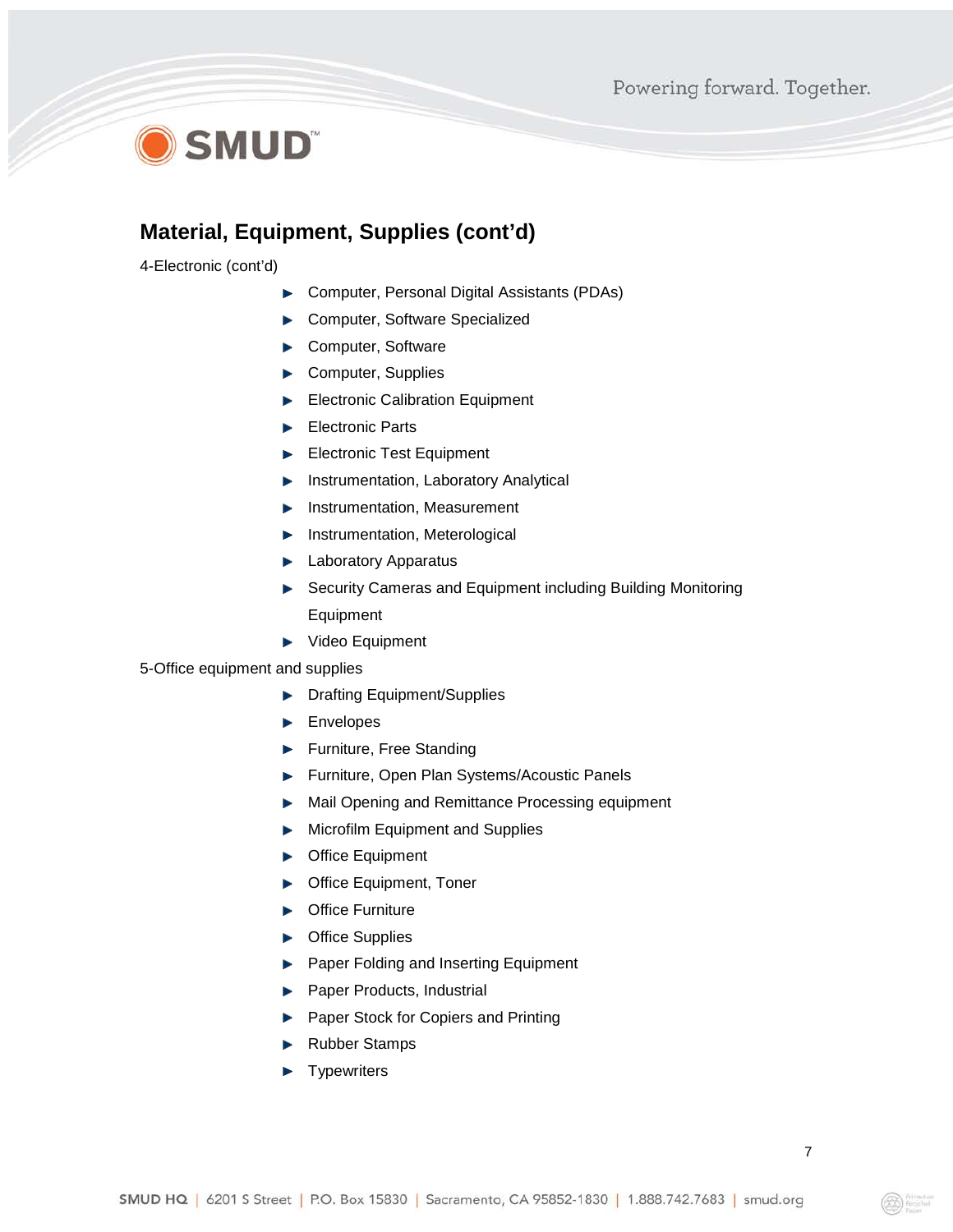

### **Material, Equipment, Supplies (cont'd)**

6-Other

- Abrasives
- **Ammunition**
- Barcoding Systems and Equipment
- ► Boats and Boat Motors
- Cargo Containers, Used
- ► Chemical Dust & Lint Remover
- ► Clothing, Fire Resistant And Protective
- ▶ Clothing, Mens
- Clothing, Security and Speciality Uniforms
- ▶ Clothing, Womens
- Concrete Utility Vaults
- Containers Steel Drums
- **Drainage Equipment and Drainage Systems**
- **Drum Heater**
- Elevators and Elevator Equipment
- Exercise Equipment, Commercial Grade
- Fabricated Items
- Fabrication Steel Structural
- Filters
- $\blacktriangleright$  Fire Extinguishers
- First Aid Supplies
- Food Preparation Equip
- Food
- Gasket Material and Gaskets
- Glass
- Glasses Safety
- **Household Appliances**
- Janitorial Supplies
- $\blacktriangleright$  Locks
- Marine Docks
- Material Handling Equipment**Barriotte**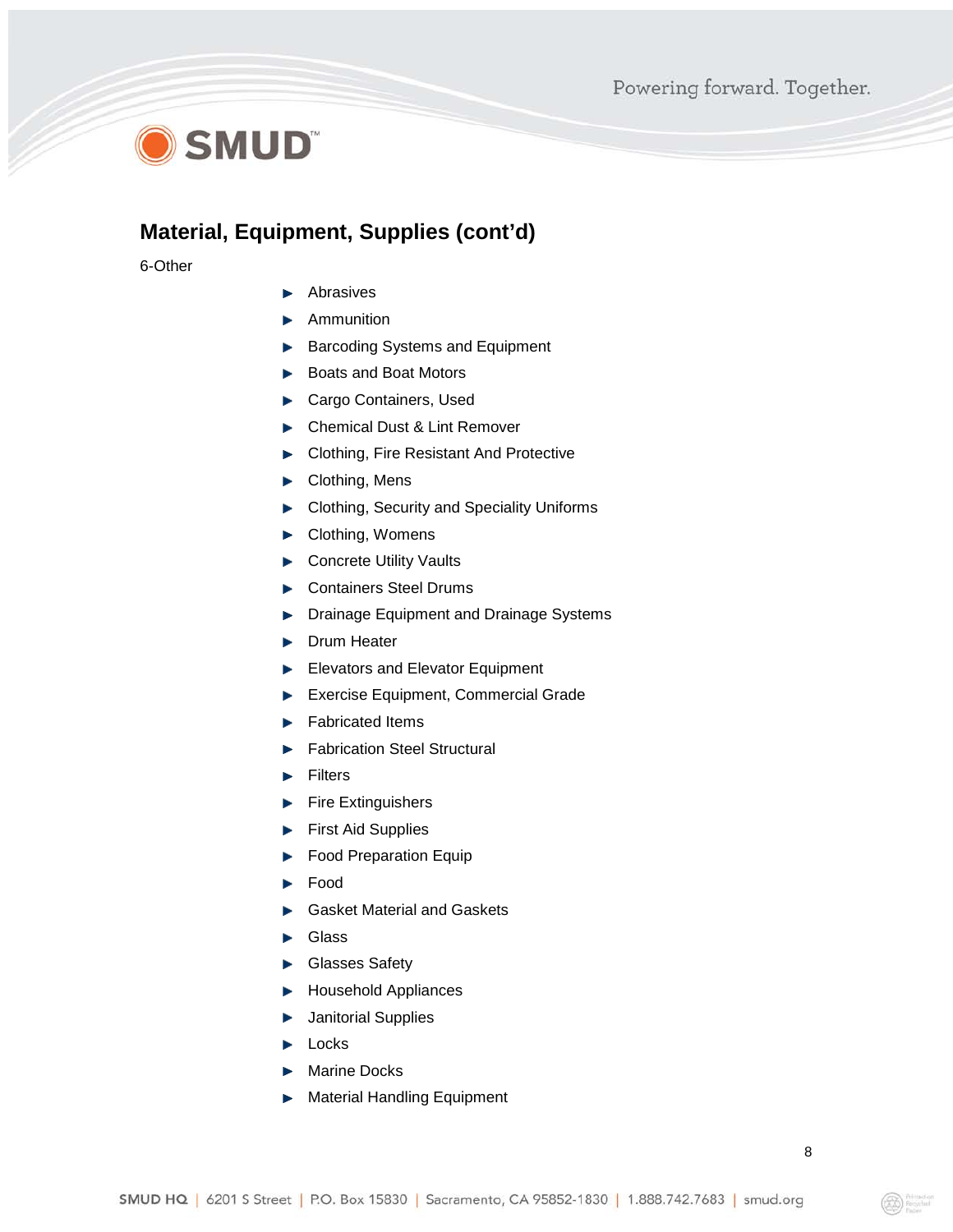

#### **Material, Equipment, Supplies (cont'd)**

6-Other (cont'd)

- **Depay Depay Depayses**
- **Packing Boxes Corrugated**
- **Pallet Jacks**
- **Photographic Equip/Supplies**
- **Plumbing Fixtures**
- **Polymer Utility Vaults**
- **Power Plant Equipment/Accessories for Large Electrical Generation** Power Plants
- **Printing Equipment/Supplies**
- **Printing Presses**
- **Printing Supplies**
- Process Measurement, Control & Recording Equipment
- Processing Supplies Remittance
- Projection Equipment A/V Audio Visual
- Promotional Items, Gifts and Novelties
- $\blacktriangleright$  Pumps
- Rags, Cloth type **B**
- Rope Slings
- Rubber Molded Non-Elect
- Safety, Medical Equipment and Supplies
- Scales Load
- ▶ Security Access Control Systems and Photo ID Badging Equipment and **Supplies**
- Services, Portable Toilet Rental
- Shelving
- $\blacktriangleright$  Signs
- Substation Material
- Survey Equipment, Supplies
- Tanks
- Test Equipment .
- Training AidsÞ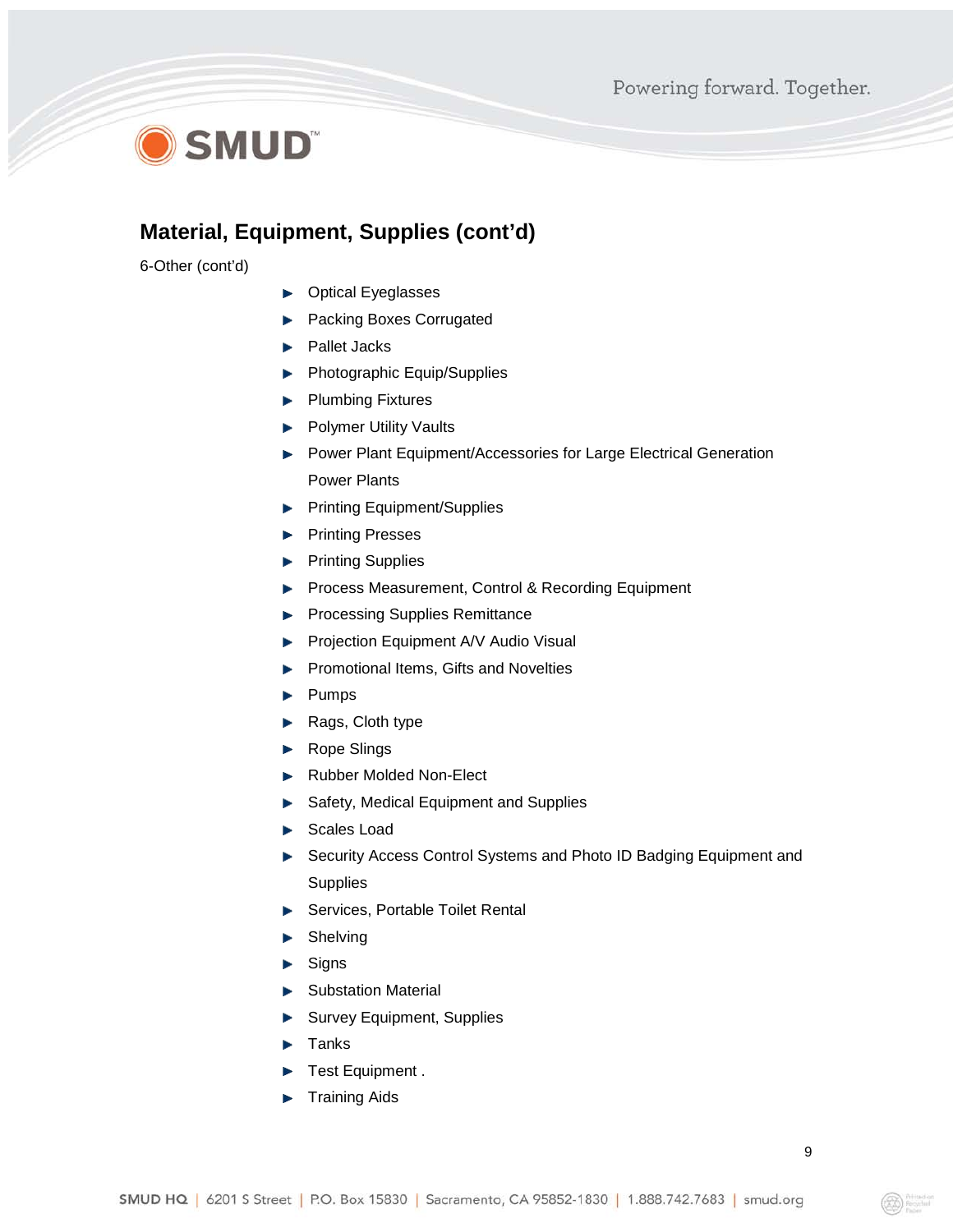

#### **Material, Equipment, Supplies (cont'd)**

6-Other (cont'd)

- Tree Trimming Equipment
- Trees
- Tubing Tygon
- Underground Supplies Þ
- **>** Valves
- **EXA** Warehouse Equipment
- ▶ Water Processing Equipment and Services
- ▶ Welding Equip, Supplies
- ▶ Wind Turbines
- ▶ Wire Rope Fittings
- Wood Pallets

7-Pipe

- Pipe Casing Coated b.
- Pipe Machining Equipment Large Bore Portable
- Pipe Plastic Steel
- $\blacktriangleright$  Pipe

8-Poles and Supplies

- Pole Testing Preservation Mat
- Pole Treatment Products
- Poles, Concrete
- Poles, Fiberglass
- Poles, Steel
- Poles, Treated W/Preservatives h.
- Poles, Wood W/O Treatment

#### 9-Renewable Power

- **Biodiesel Power**
- **Biomass Power**
- ▶ Combined Heat and Power Energy
- **Digester Gas Power**
- Distributed Generation Energy
- Fuel Cell Power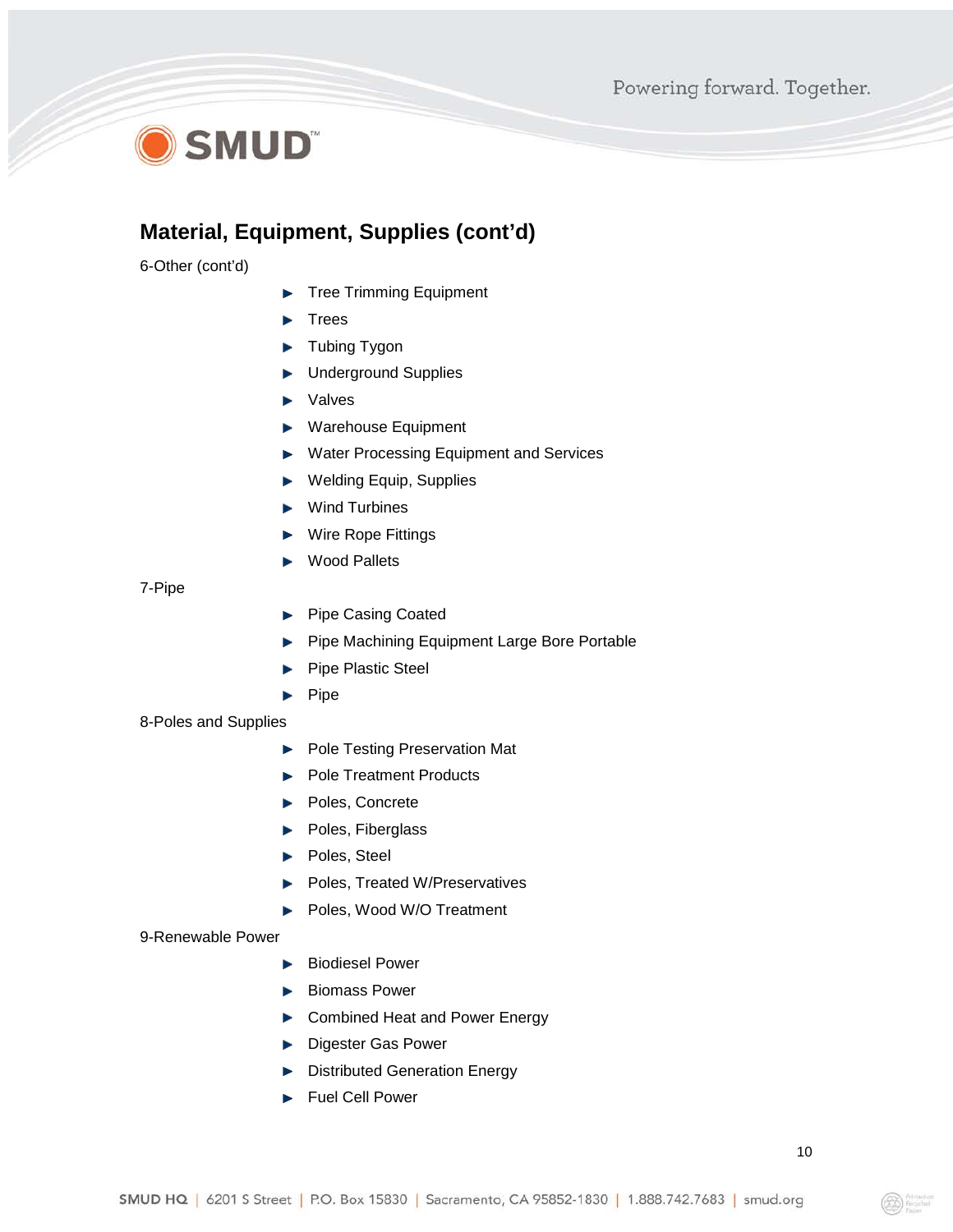## O SMUD<sup>®</sup>

### **Material, Equipment, Supplies (cont'd)**

9-Renewable Power (cont'd)

- Geothermal Power
- **Landfill Gas Power**
- **MSW Conversion Power**
- ▶ Ocean Thermal Power
- ▶ Ocean Wave Power
- **Photovoltaic Power**
- Renewable Power-Other
- Small Hydro Power
- Solar Thermal Power
- Tidal Current Power
- Wind Power

10-Vehicles

- Vehicle Batteries ь
- Vehicle Body Shop Work and Body Shop Vehicle Parts
- ▶ Vehicle Construction Equipment Rental
- ▶ Vehicle Construction Equipment
- Vehicle Electric Supplies
- Vehicle Garage Equipment h.
- Vehicle Glass
- Vehicle Parts
- ▶ Vehicle Rental
- ▶ Vehicle Tires and Tubes
- Vehicles, Aerial Lifts
- ▶ Vehicles, Aerial Tree Trimmer Trucks
- **EXAMPLE Vehicles, Automobiles**
- ▶ Vehicles, Electric
- ▶ Vehicles, Emergency Light Trailer
- **EXA** Vehicles, Forklifts
- ▶ Vehicles, Lift Trucks
- ▶ Vehicles, Line Trucks
- ▶ Vehicles, Modular Trailer Buildings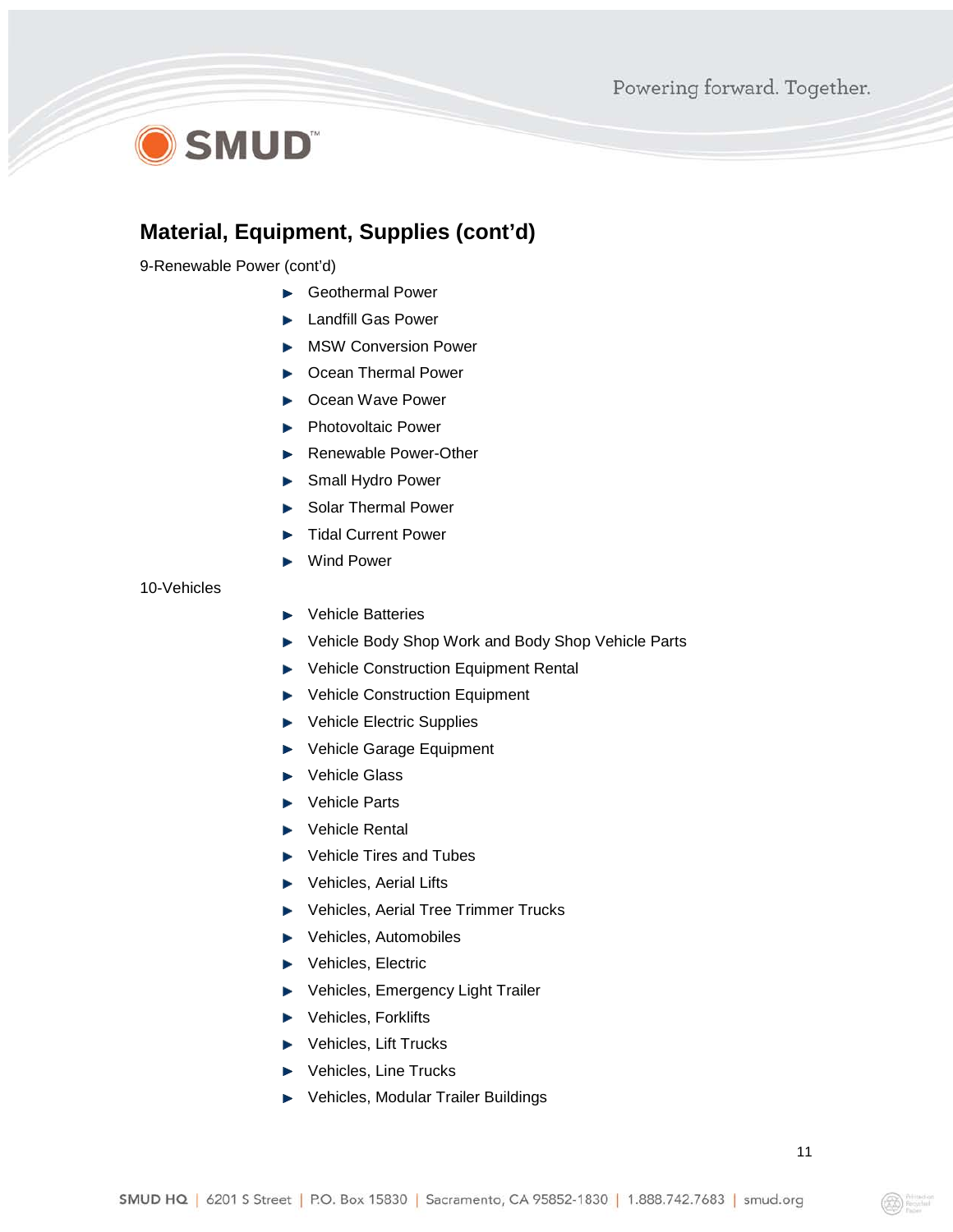## **SMUD**

### **Material, Equipment, Supplies (cont'd)**

10-Vehicles (cont'd)

- Vehicles, Motor Graders
- ▶ Vehicles, Trailers
- ▶ Vehicles, Trenching Equipment
- ▶ Vehicles, Trucks and Vans
- ▶ Vehicles, Trucks, Cabs And Chassis

#### **Services**

- 1 -Accommodation and Food Services
	- ▶ Services, Cafeteria Providers
	- Services, Catering Providers
- 10 Administrative and Support and Waste Management and Remediation Services
	- Services, Armored Car
	- ▶ Services, Business Support
	- Services, Collections
	- ▶ Services, Environmental Waste Disposal Hazardous
	- Services, Facilities
	- Services, Fire Extinguisher Maintenance
	- Services, Investigation
	- Services, Janitorial
	- Services, Office Administration
	- Services, Pesticide Application
	- ▶ Services, Printing and Printed Forms
	- ▶ Services, Printing Decals, Silk Screening
	- Services, Refrigerator Recycling
	- Services, Security
	- Services, Temporary Staff/IT Staff Augmentation  $\mathbf{r}$
	- ▶ Services, Temporary Staff/Non It Staff Augmentation
	- Services, Travel
	- $\blacktriangleright$  Services, Window Washing
	- ▶ Services, Environmental Waste Disposal (Non-hazardous) -See also Services, Trash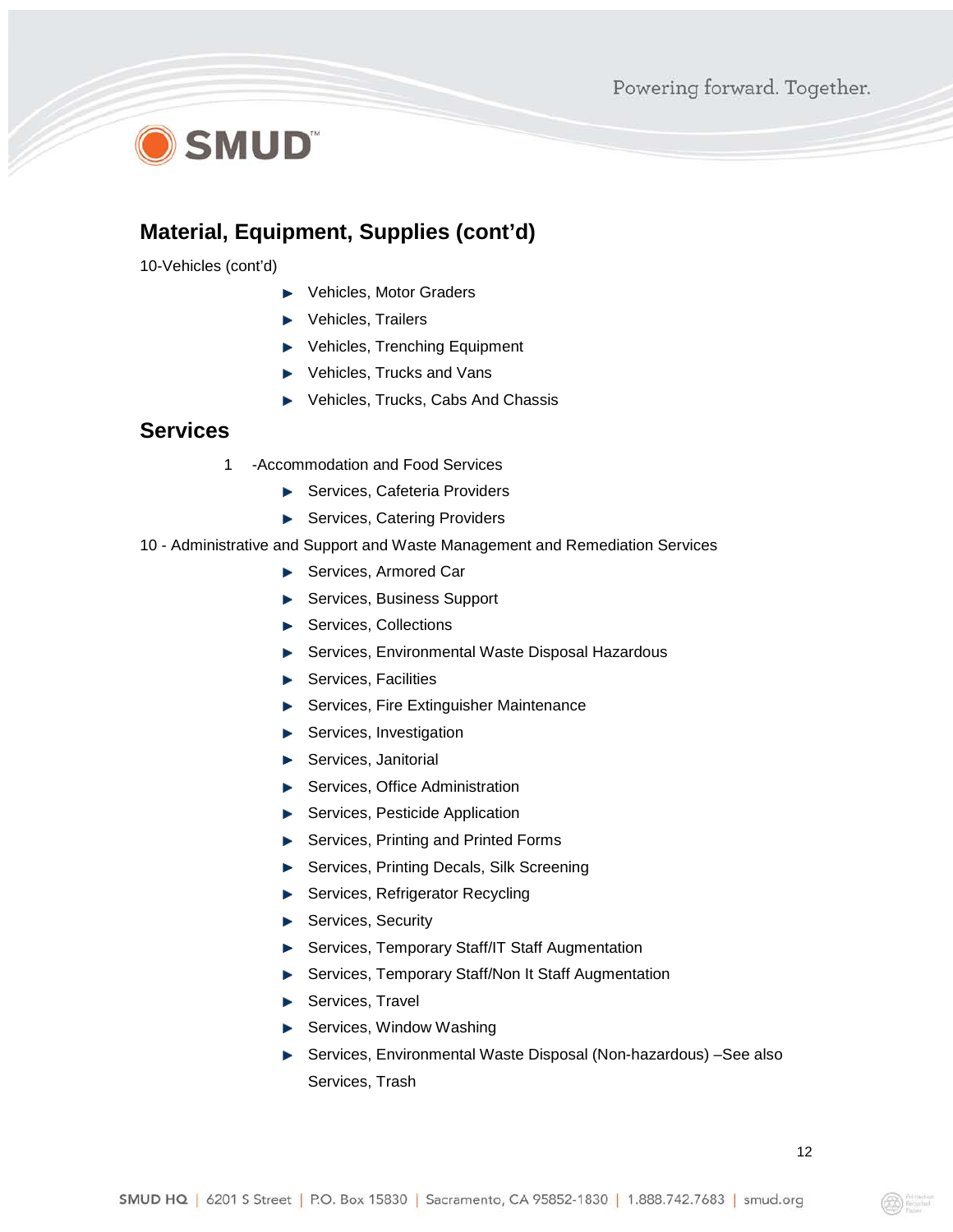# **SMUD**

### **Services (cont'd)**

10- Administrative and Support and Waste Management and Remediation Services (cont'd)

- ▶ Services, Trash Removal (Non-hazardous) See also Services, Environmental Waste
- ▶ Services, Executive Search Services
- 3-Agriculture, Forestry, Fishing and Hunting
	- Services, Fish Planting
- 4-Educational Services
	- Services, Employee Training
	- Services, Training

5-Finance and Insurance

- ▶ Services, Bond Trustee and Paying Agent Services
- ▶ Services, Consulting, Personal Financial Planning
- ▶ Services, Consulting, Workers Comp
- Services, Dental Benefit Plan Third Party Claims Administration
- Services, Insurance Brokerage
- Services, Letter of Credit Facilities
- Services, Life Insurance
- ▶ Services, Medical Benefit Plans (EG. HMOs PPOs)
- Services, Risk Management
- ▶ Services, TPA Third Party Claims Administration (WC, GL, LTD, etc.
- 6- Health Care and Social Assistance
	- Services, Employee Assistance Program Provider
	- ▶ Services, Managing and Staffing the Child Care Center
	- Services, Medical and Safety Professional Services, Physical Rehabilitation, Drug Testing, Ergonomic Support
	- ▶ Services, Work. Comp. Voc and Rehab Admin Support, Rehab Plan Rec, Referral, Represent & Counseling, Billing & Reporting

#### 7-Information

- ▶ Services, Publishers of Financial Statements
- Services, Telephone System Maintenance

8-Information Technology

Services, Computer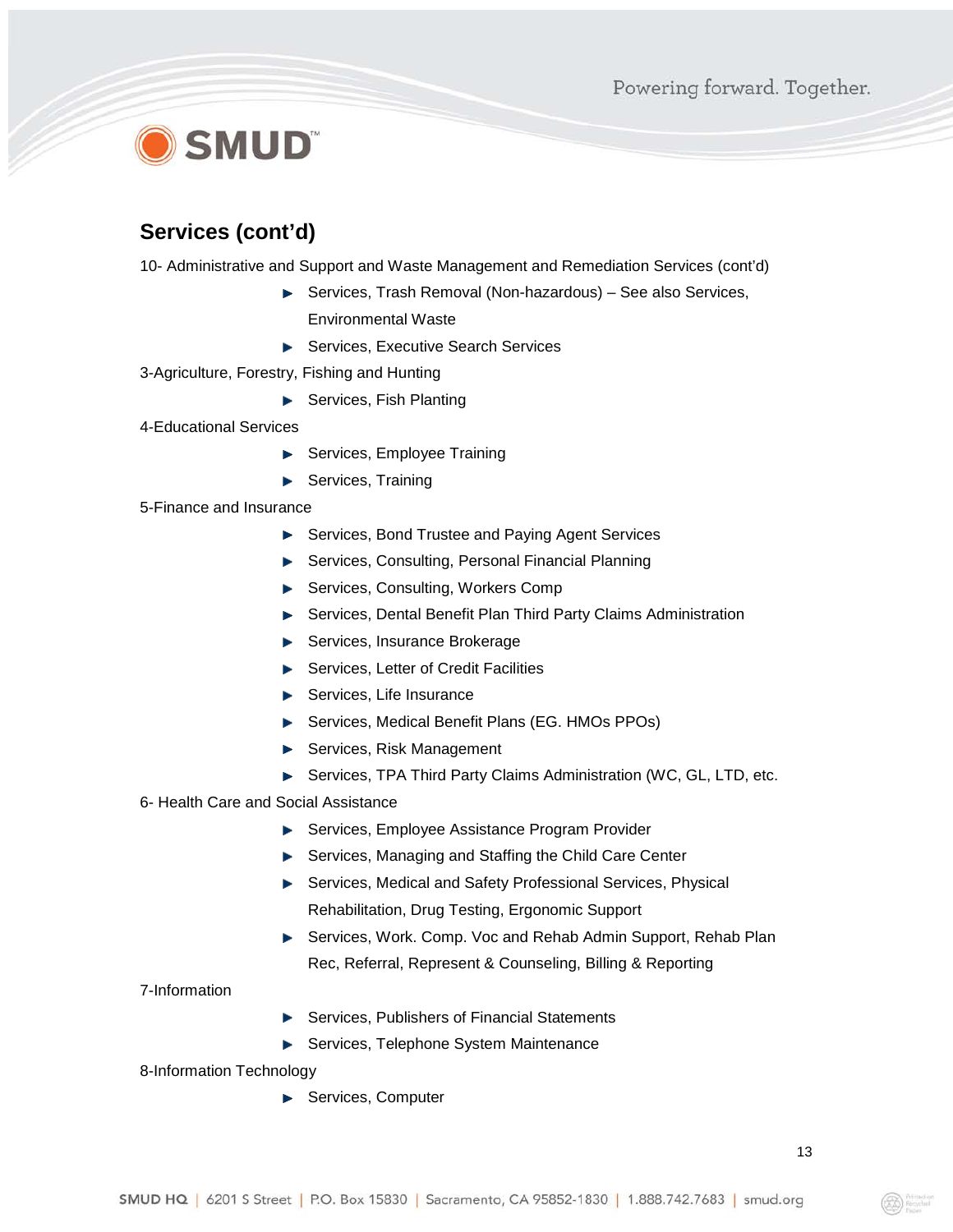# **D** SMUD®

### **Services (cont'd)**

8-Information Technology (cont'd)

- ▶ Services, Ecommerce Eprocurement Application Service Providers
- ▶ Services, Ecommerce Eprocurement Cataloging
- ▶ Services, Ecommerce Eprocurement Reverse Auction
- ▶ Services, Ecommerce Eprocurement Web Hosting Providers

9-Mining, Quarrying, and Oil and Gas Extraction

- Services, Support Activities for Oil and Gas Operations
- 10-Other Services (except Public Administration)
	- ▶ Services, Appliance Repair
	- ▶ Services, Crane and Lift Equipment Maintenance and Testing
	- ▶ Services, Home/Garden Equip Repair
	- Services, Laundering
	- ▶ Services, Machining On-Site
	- Services, Remittance Processing
	- Services, Repair Communication Equip
	- ▶ Services, Repair Computer/Peripherals
	- ▶ Services, Repair Consumer Electronics
	- Services, Repair General Automotive
	- Services, Repair Office Equipment

#### 11-Professional, Scientific, and Technical Services

- Services, Accounting
- ▶ Services, Advertising Fulfillment and Media (CD,DVD, VHS, etc) Duplication and Distribution
- ▶ Services, Advertising Professional Services Agency type services
- Services, Aerial Survey
- Services, Architectural
- ▶ Services, Construction Management
- ▶ Services, Consulting, Corporate Financial Advice/Advisors
- **Services, Consulting, Energy Conservation Services**
- Services, Consulting, Human R., Benefits-Disability, Deferred Comp., Workers C
- ▶ Services, Consulting, Human Resources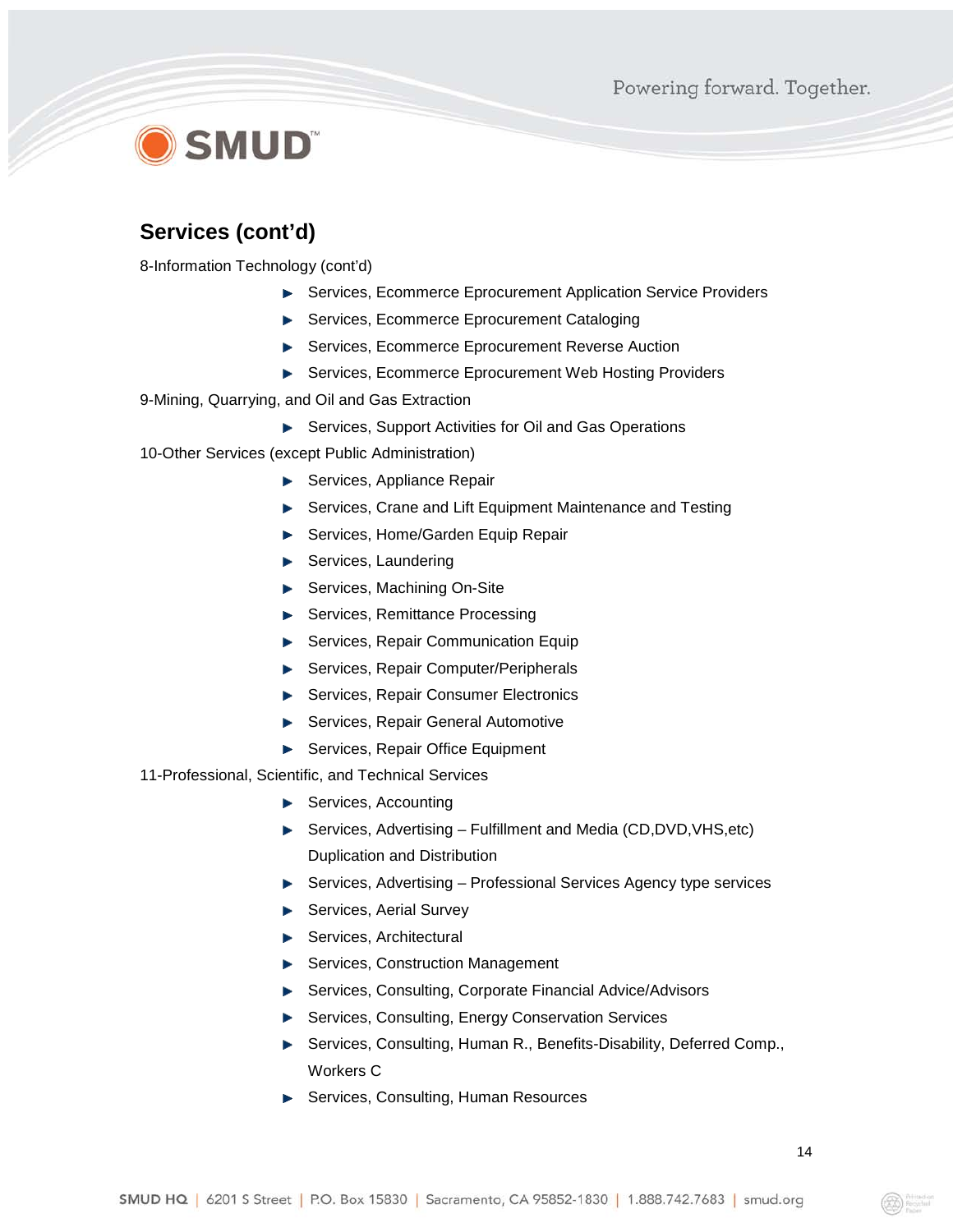# **SMUD**

### **Services (cont'd)**

11-Professional, Scientific, and Technical Services (cont'd)

- ▶ Services, Consulting, Management
- ▶ Services, Consulting, Marketing
- Services, Consulting, Reengineering, Change Management, Quality Assurance
- Services, Disparity/Diversity Workplace Training/Preventing **Discrimination**
- Services, Drafting
- Services, Engineering Plant Licensing
- Services, Engineering
- ▶ Services, Environmental Air Emissions Source Testing
- Services, Environmental Occupational Health & Safety Performance **Study**
- Services, Environmental
- Services, Event Planning
- Services, Fire Suppression System Testing
- **Services, Foreign Language Translation and Interpretation**
- Services, Graphic Design
- Services, Hydroelectric Relicensing Advisor
- Services, Laboratory Analytical
- Services, Legal
- Services, Lobbyist
- ▶ Services, Material Safety Data Sheet (MSDS) Management
- Services, Material Testing **Designation**
- Services, Meteorological
- Services, Owners Engineers
- Services, Photographs
- ▶ Services, Public Relations
- Services, Specialized Design
- Services, Stream Gaging
- **Services, Telecommunications Engineering Staff Augmentation**
- Services, Telephone, Mail and Focus Group Surveys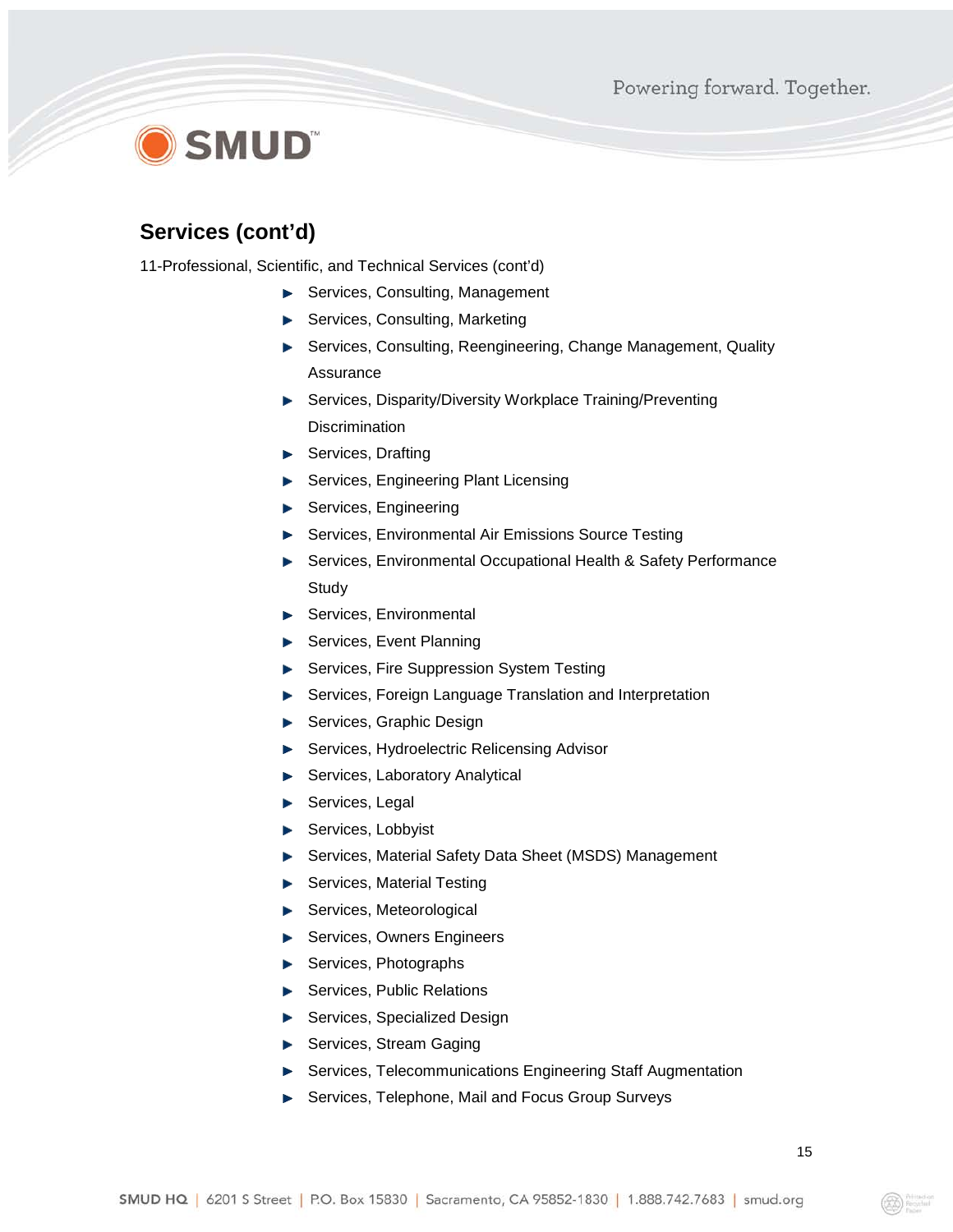# **SMUD**

### **Services (cont'd)**

11-Professional, Scientific, and Technical Services (cont'd)

- **Services, Wellness Program Management Services**
- **Services, Workers Compensation Investigative Services**
- 12-Real Estate and Rental and Leasing
	- ▶ Services, Real Estate Appraisal
- 13-Retail Trade
- Services, Vending Machine Service Providers
- 14-Transportation and Warehousing
	- Services, Furniture Moving and Setup
	- Services, Helicopter Rental
	- ▶ Services, Mail Pickup and Delivery and Mailing Services
	- Services, Material Handling
	- ▶ Services, Record Storage Offsite
	- Services, Shipping Hazardous/Radioactive Material
	- **Services, Shipping/Express Courier Services**
	- Services, Shipping/Transport/Freight
	- ▶ Vehicle Towing and Recovery